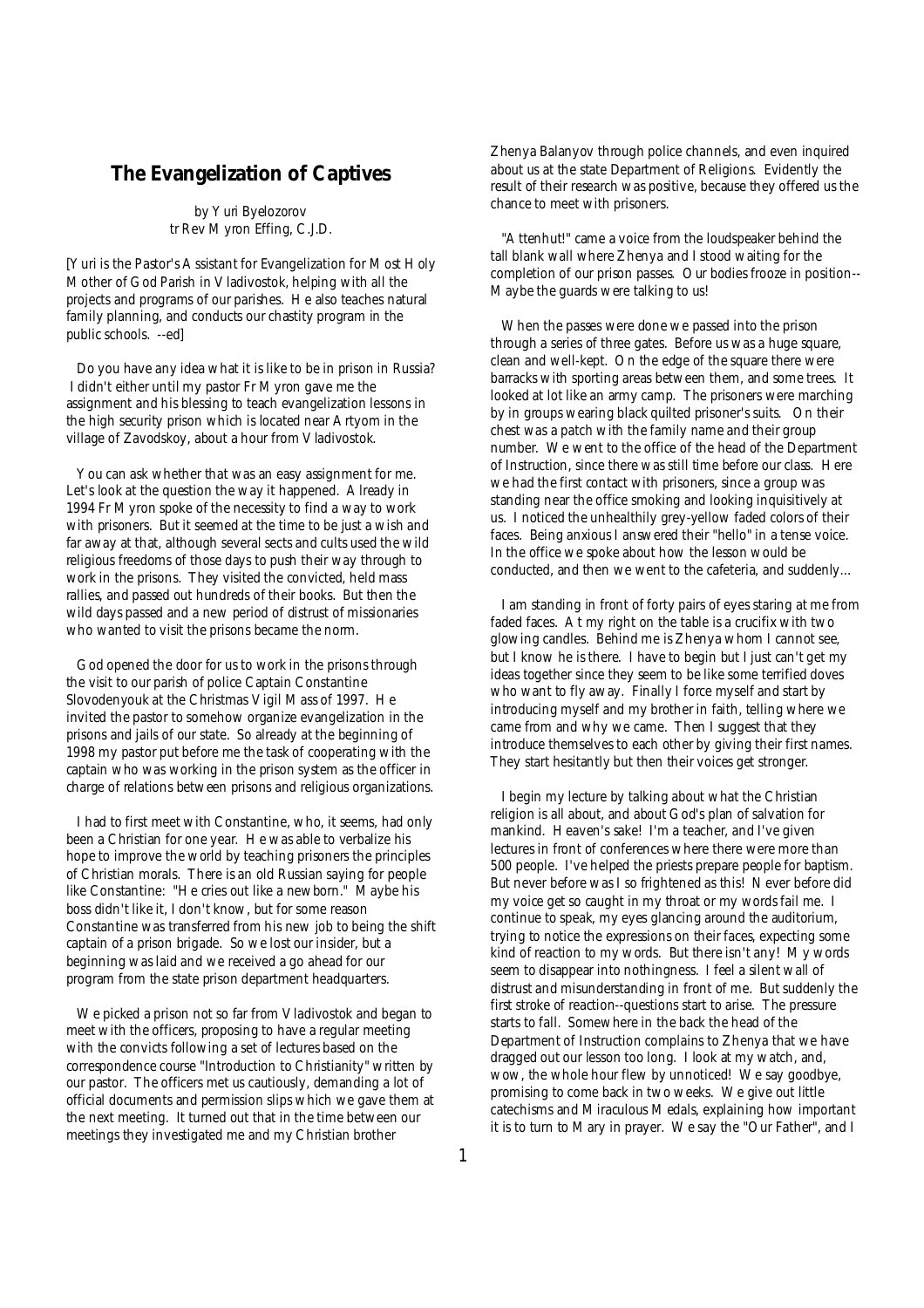ask God's blessing on us and the prisoners.

We walk out into the fresh evening air. The darkness is stabbed by the spotlights shining brightly on the high walls. I feel like I'd like to get beyond the walls as soon as possible, so unconsciously I walk quickly across the square, faster than those who are escorting me...

The whole evening my anxiety didn't leave me. Continuously in my head circulated awful thoughts, and later there were nightmares in my sleep. For the whole week after the event I had little fights with my family, with my wife and kids. Even though I had a lot of work to do, I accomplished nothing and everything just seemed to fall from my hands. A reporter from the newspaper *Novosti* came to me, asking about exorcism of evil spirits. I felt like I'd like to show her a devilish place: a prison. Overhearing our conversation, the pastor reacted to her question, "Yes, its real." "I've had to do exorcisms myself." "People really suffer from demons." "I don't want to tell you about the actual cases because it is too terrible." "But the most important exorcism takes place just before baptism."

When it came time for the second class we brought holy water with us, and strengthened ourselves with Jesus' words, "On this rock I will build my church and the gates of hell will not prevail against it." On the road we prayed the Rosary for the increase of our faith and for the success of the meeting...

Again we are behind the walls of the prison. Again we walk across prisoners' square, several of whom recognize us and greet us. Today there are more people at the class. It seems the "jail telephone" passed out the news about us. We begin immediately with the Sign of the Cross and the "Our Father". The topic of the lecture is familier and thought-through: Abraham, Moses, God's name, the Passover Lamb, the type of the sacrifice of the Cross of Christ. I try to be calmer but it doesn't help much. Again my words kind of wander, and I'm afraid maybe I'm not saying the most important things. Something is bothering me. When I explain the name of God I see the dissatisfaction of some guys who had been exposed to the Jehovah's Witnesses. I decide that I won't sidestep a fight. After the lecture there are again questions, but it is clear that the looks on the faces are already more friendly, and more guys than before come forward for individual attention. I give out booklets about Father Luigi Orione, but there aren't enough. Again I give out medals, thanking those who didn't just keep them to themselves but who gave them to others with the request to pray to the Mother of God. I announce that henceforth the lecture will be once per month.

But I see some guys reluctantly coming to me led by a thinfaced fellow. I think, "This will be the Jehovah's witness to fight with me. Lord, help me not to offend them." He says, "Brother, why do you hide God's proper name from people: Jehovah! Here it is, read it!" He waves his New World Bible under my nose. "You are lost in darkness, but you can be saved. Repent that you have served Satan who lives in the

Catholic Church. Become a Jehovah's witness and then you will be saved," he says giving the usual propaganda of the Witnesses, not giving me time for a word. "One of their catch," I think. "They already dragged him in and quartered him. He probably already ruined the brains of a lot of people here." I try not to notice the offensive tone of my attacker and calm down. His friends also ask him to calm down. Having fought back the Witness, I answer the question in the Christian way which comes to different conclusions than his.

 Outside the walls I grab for the bottle of holy water and gratefully wash up. My uncertainty gradually goes away. On the way home I am able to switch my brain back to home duties...

 From my own experience I know what it means to be in prison, even if I was only there a few hours. Prisoners are there eight to fifteen years. It became clear to me why visiting prisoners is a Christian work of mercy. We are called to bring the light even to that darkness which is prison. I ask you, dear reader, to pray for Yuri and Zhenya who are visiting prisoners that the Holy Spirit helped us in our ministry.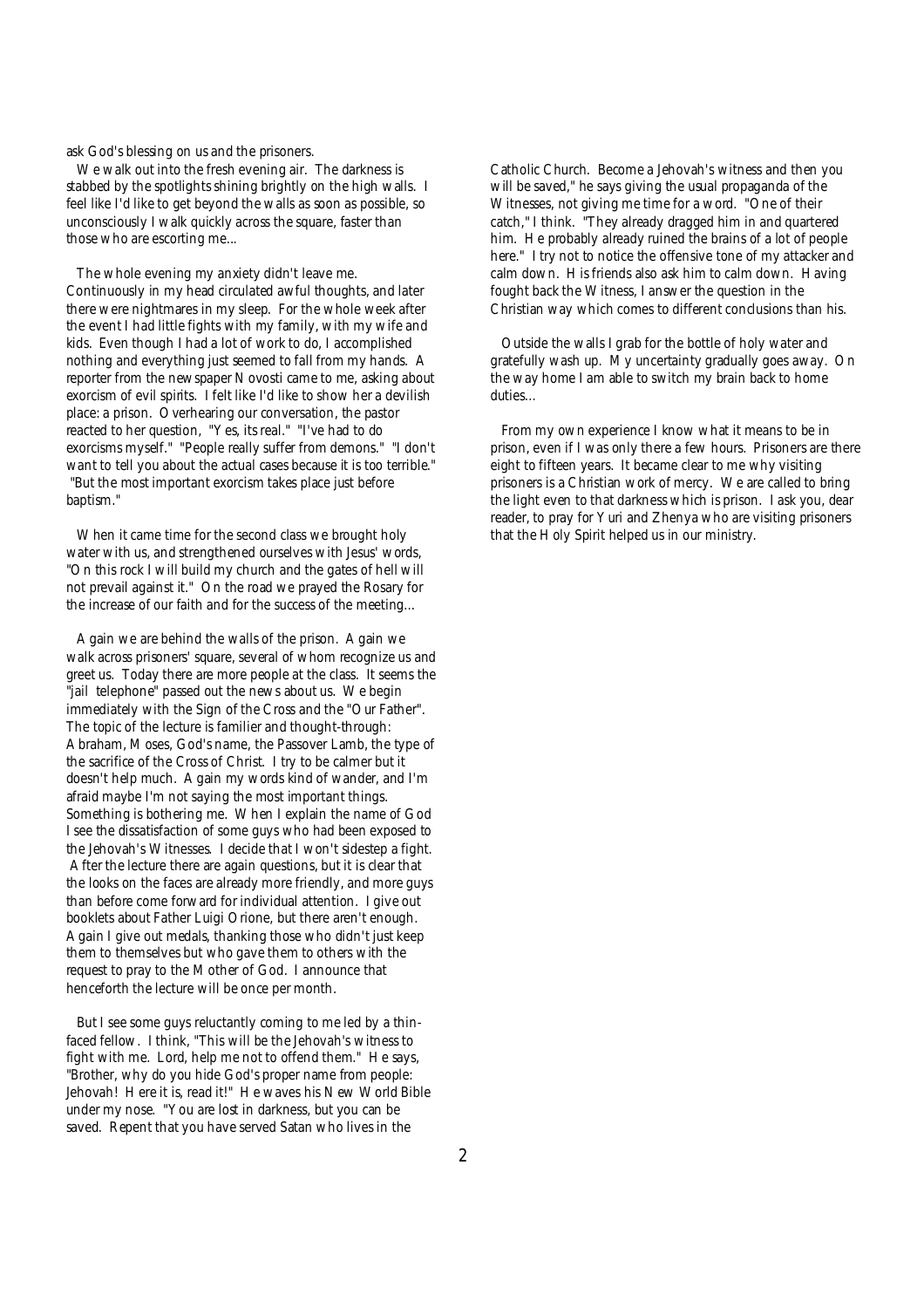## **Bare Altar**

### *by Rev Myron Effing, C.J.D.*

The stripping of the altar after The Mass of the Lord's Supper on Holy Thursday gives us the opportunity to see once again the reality of our altar. We made it from an old light table, which was the one piece of furniture that the archive left behind when we received the building. It still had the electric fixtures, but the surface glass was broken. I took off the fixtures, laid a board on top, and--ta,da--an altar! Since then we have improved it by nailing a shipping skid to the top to make it higher, and painting it gray from paint that Judge Wozniak of St Paul, MN, gave us. I placed an altar stone inside where the light table glass used to be.

Behind the altar is the makeshift "bookcase" where we place the statue of the Virgin Mary, candles and flowers. Someday we hope to have a tablernacle with the Blessed Sacrament there, but there is such noise and mess in the church--we replaced the floor, and soon we will begin replacing the windows--that we have to keep the Blessed Sacrament in a tabernacle in the chapel on the first floor for now.

The "bookcase" was made from scrap boards and old rusty nails by Franciscan Brother Paul Ruge, OFMI, who was recently ordained to the priesthood in North Dakota. He lived with us a year to study Russian. (It would be better to say he suffered with us a year to study Russian, because the building was so cold and so dirty at the time he was here that it was a real purgatory for him to live here--let alone the difficulty of the Russian language.) I remember the days when Brother Paul would wander the streets searching for nails, since we couldn't buy any, and the streets are rather full of old nails, the result of wood ashes being hauled out of the city. People in our neighborhood don't have central heating. They use coal or old wood to heat their homes, and the old wood is often full of nails. (Drivers beware!)

Why do I mention the bare altar? Naturally because we would dearly like to replace it with a real altar, and we would like to replace the bookcase with a real raredos and a tabernacle. The statue of the Blessed Virgin Mary will be placed high above the tabernacle, and the curtain which currently hides a boarded-up double door behind the bookcase will be eliminated. We are just waiting for a benefactor who wants to have the honor of providing these places for Mary, for the Lord, and for the Holy Sacrifice of the Mass.

Meanwhile, 363 days of the year the "altar" is covered with cloth so that its poverty won't show. On Good Friday, maybe this altar is better than any new one would be--It shows the poverty of the Cross very well.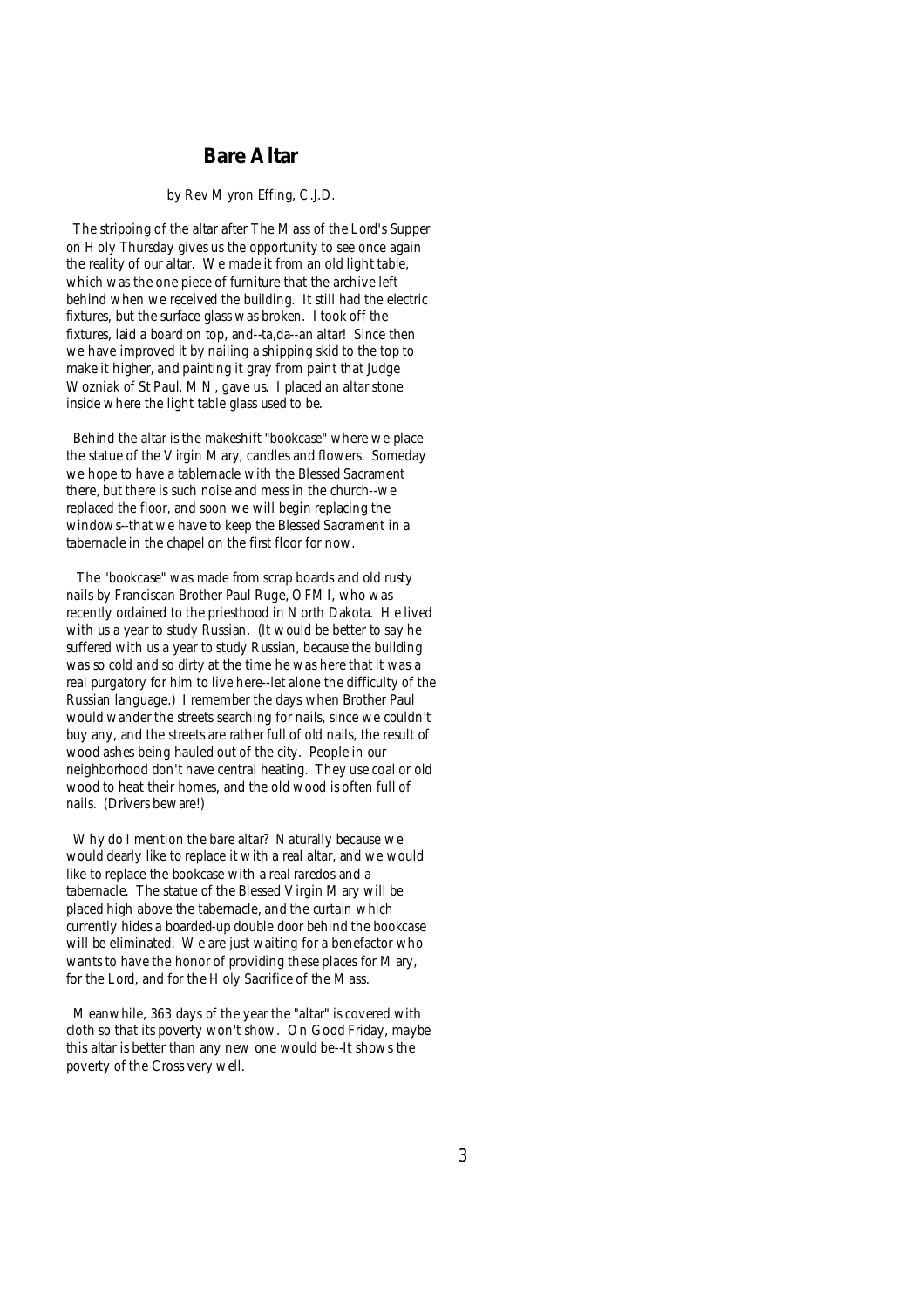### **News Notes**

#### *by Rev Myron Effing, C.J.D.*

• Thanks to Transfiguration Parish in Pittsford, NY our parish of the Transfiguration in Blagoveschensk, Russia, has seats for mass! The New York families of our sister parish made Lenten sacrifices for this purpose. In Blagoveschensk, the parish ordered the seating special-made at the local furniture factory, which gave work to local citizens who produced the seats in one month. The design results in very strong seating, which should last us through the time when we will receive back our historic brick church. The first contract was 60 seats for \$2000. We expect to order another 26 seats soon. Dianne Sarno of New Jersey also sent a donation for seats, but we presume she won't mind if we use her donation to make the altar, tabernacle stand, statue pedastals, and chairs for the priest and servers. Thanks, benefactors! You make all the difference.

• Thank you to the Koch Foundation of Gainesville, Florida, and to Archbishop Francis Hurley of Anchorage, Alaska. Archbishop Hurley proposed a grant to the Foundation to support evangelization in the Far East of Russia. The funds granted, \$20,000, will help all American priests working in the Far East: a total of six, including myself and Fr Daniel Maurer working in the south, Frs Ben Zweber and Edward Schoellmann working in Khabarovsk and on Sakhalin Island, and Frs Michael Shields and David Means working in the north in Magadan. The grant will provide funds for printed materials, for AV equipment used for evangelization, and for training of catechists.

• Our Bishop Joseph Werth called us on March 28 with the news that the Holy Father has decided to appoint an auxiliary bishop for Bishop Werth. He is Father Yezhy Mazur, a member of the Society of the Divine Word. Father Yezhi will be ordained a bishop in Novosibirsk on May 31. He will be assigned to take care of Eastern Siberia and the Far East of Russia--which means we will be seeing him often. The new bishop will live in Irkutsk. The Holy Father also appointed a second bishop for the European part of Russia, as an assistant to Archbishop Kondrusevich. So there will be four Roman Catholic bishops in Russia.

• The first concert with paid tickets was held in our church on May 2, 1998. It was a sell-out crowd of 250 seats, which went for 50 rubles each (\$8.33) The concert featured our parish organist, Marina Omelchenko, and a local popular vocal soloist Elena Kiri. After expenses are paid, income from the concert will be used by the parish. It is part of our continuing effort to increase our fundraising within Russia itself, so that our mission will not be forever dependent upon foreign aid. There was such a demand for tickets that it was decided to hold an encore concert on May 22. Thanks, Epiphany Parish in Coon Rapids, Minnesota. Your gift of an organ keeps on giving. It is the only full size church organ in all of Far Eastern Russia.

• Father Milosh Krakovsky from Slovakia, who takes care of

the new parish in Bratsk, which is in Siberia near Irkutsk, had the honor of saying the first mass in the apartment of our Nakhodka parish on May 7, 1998. Father had flown to Vladivostok to get our help to buy a car, since they cost about half here in Vladivostok what they cost in Siberia. We are closer to the source of supply: Japan. He will ship the car to Siberia from Nakhodka on the Transsiberian Railroad. While he was here he delightedly raided our liturgical closet for things he needed for his new parish. We've been collecting church items, statues, and vestments from America which we gladly share with other priests in need here in Russia. Thank you, donors in America. But why didn't the pastor, Fr Myron, say the first mass in the apartment? He can only go to Nakhodka once a month when the whole parish gathers at the Music School for mass. The parish, Our Lady of the Pacific, really needs a live-in pastor. Volunteers?

• Our experiment is a success! Nativity Parish in St Paul was discouraged that we could not import used clothing for needy children in Russia because of customs regulations. But they decided to try an experiment. We sent them the names of ten children in the nearest orphanage by electronic mail to St Paul. Parishioners sent a little package through the mail individually addressed to each child. In the packages were usually a toy, a piece of clothing, a toothbrush, etc. All the packages were received by the children unopened by postal authorities, and the children were delighted, as well as the orphanage. So now we are planning to expand the list of kids. If other parishes are interested in getting a list of kids, please let us know. Maybe somebody would even like to take on the 500 teenagers in prison in Vrangle? None of them have any underwear or socks at all.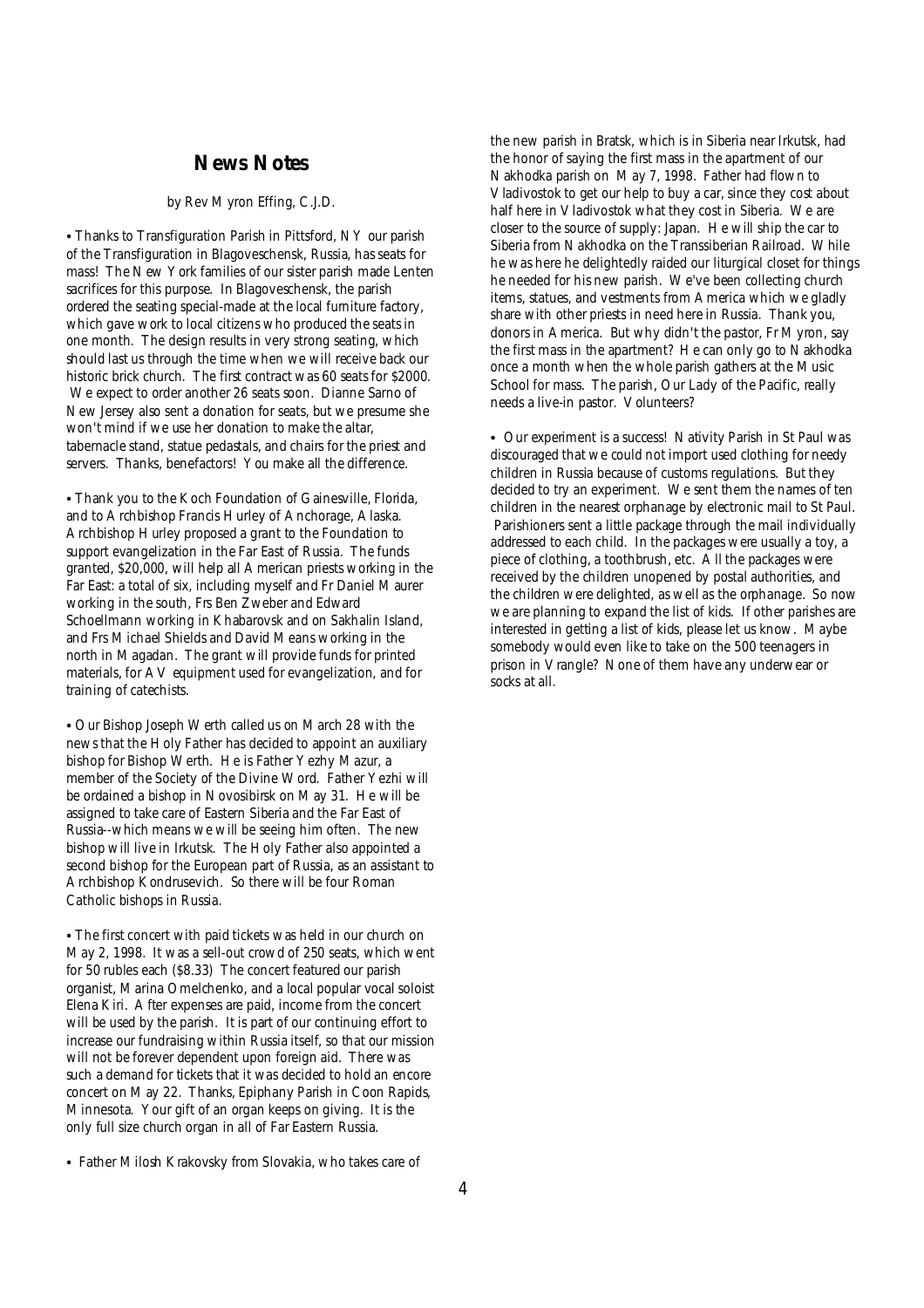# **Our Sister Parish dedicated to our AGrandmother in Faith@**

#### *by Rev Daniel Maurer, C.J.D.*

It is not every parish in the United States that has a Rusophile pastor who goes so far as to build back yard *poustinias* complete with Byzantine-style Russian icons and oil lamps. (*Poustinia*, Russian for "desert", has come to mean a quiet, out-of-the-way place for prayer and meditation.) That is what Father Scott Daugherty built on the rectory grounds of his first pastorate. Ever since his teenage years Fr Scott has had a fascination with things Russian, and especially the deeply mystical current of Russian spirituality. So the question is, with so few of these priests around the USA, how did we find him, and, once found, how could we get him to take part in the rebirth of the Catholic Church in Russia?

The world gets smaller every year, and even though the Catholic Church is the largest religious body in the world (and growing--one billion members to date), it often seems as small as an extended family, especially that part of the church made up of the clergy and religious. Sooner or later everybody meets everybody. And if the Lord wants you to meet someone He will make sure that it is sooner rather than later. Father Scott was out-going pastor in the Parish of Holy Family in Cutler, CA when this author's dear friend from seminary, Fr Angel Sotelo, was the in-coming pastor. For those who know Fr Angel, no more needs to be said. Fr Angel has a reputation for getting people together who should meet each other. Perhaps Fr Angel did not invent "networking" but he has brought it to the level of a high art form.

Fr Angel made a point to introduce Fr Scott to us would-be Russian missionaries even before we got to Russia. That was back in 1991 as Fr Scott was leaving his *poustinia* and settling into his second pastorate in the parish of St Anne's in the beautiful city of Porterville, CA nestled into the southeast corner of the San Joachim (central) Valley, just below the foothills of the Sierra Nevada mountains. A medium-small city of about 35,000, Porterville has a predominantly Hispanic Catholic population - and only one Catholic parish, St Anne's. By Midwestern or Eastern standards the parish is huge roughly 5000 families!

It is one thing to meet people of similar interests, but another thing to sustain a mutual relationship over a long period of time. Soon after learning of Fr Scott's interest in our work it became clear that he and his new parish wanted to maintain an active involvement in helping to re-establish and sustain the Church in Russia. Toward that goal, our pastor Fr Myron Effing suggested that St Anne's become our first Sister Parish. He drew up an informal Sister Parish Agreement by which both parishes pledge to pray for one another, to learn from one another and to help support the Russian mission financially when possible.

 From the beginning of our Sister Parish relationship Fr Scott and the parishioners of St Anne's have been welcoming, generous and supportive in the extreme. To remind all his parishioners of this special relationship Father Scott has even put the name of our Vladivostok parish on the masthead of his parish bulletin under the heading of: "Our Sister Parish".

 This author visited St Anne's in 1994 and 1997 and Fr Myron visited in 1996. On those occasions not only did the parishioners give us generous financial support in the form of mission collections, but they also turned out in great numbers to learn more about the work of their sister parish in Vladivostok. They arranged dinner-talks in restaurants and in the parish hall; visits to all the classes at St Anne's parish grade school and with the parish Sisters of the Love of God in the convent, and interviews and articles about our mission which have appeared in the secular press in Porterville and the California central valley.

 A significant step to strengthen the ongoing nature of the sister parish relationship was taken in September 1997 with the establishment of the Sister Parish Committee under the direction of Mr John Penic, Jr. On a hot Sunday afternoon during this author's last visit to Porterville twelve parishioners gathered to form the committee. Their main task is to keep the parishioners of St Anne's informed about the progress of their sister parish in Vladivostok and to help organize fund raising. Committee member Ofelia Flores is corresponding secretary in charge of email links with us in Vladivostok and keeps us well informed of the work of the committee. Other charter members of the committee are: Margaret Rogers, Irene Johnson, Kathy Null, Jessie Romo, Myrt Ellis, Micki (Lois) Ward, Jan Beutler, Helen Aromin, Maureen Cowley and Art Cowley.

 At the first committee meeting the members advised me that people feel better about contributing to specific projects, so it was agreed that the committee's first fund raising efforts would go toward financing the joint projects of the new parish hymnal and the cost of insulation of one section of the ceiling of the church. It was left up to the members of the committee at future meetings to decide how best to try to accomplish these goals. By January, 1998 the committee, through a combination of yard sales and cookie dough sales, had raised over \$1,300. Thanks to them I was able to live in warm comfort this past winter in my insulated church tower room/office, and 600 copies of our new hymnal were blessed for use on Sunday, April 24, 1998. Spurred on by their success the committee members have committed themselves to raising enough money for the insulation of the entire Gothic vaulted ceiling of the church. This will be an enormous help to their Vladivostok sister parishioners who have had to endure indoor temperatures as low as 38 degrees during Sunday Masses the last four winters, ever since our decrepit church building was returned to the parish in 1994.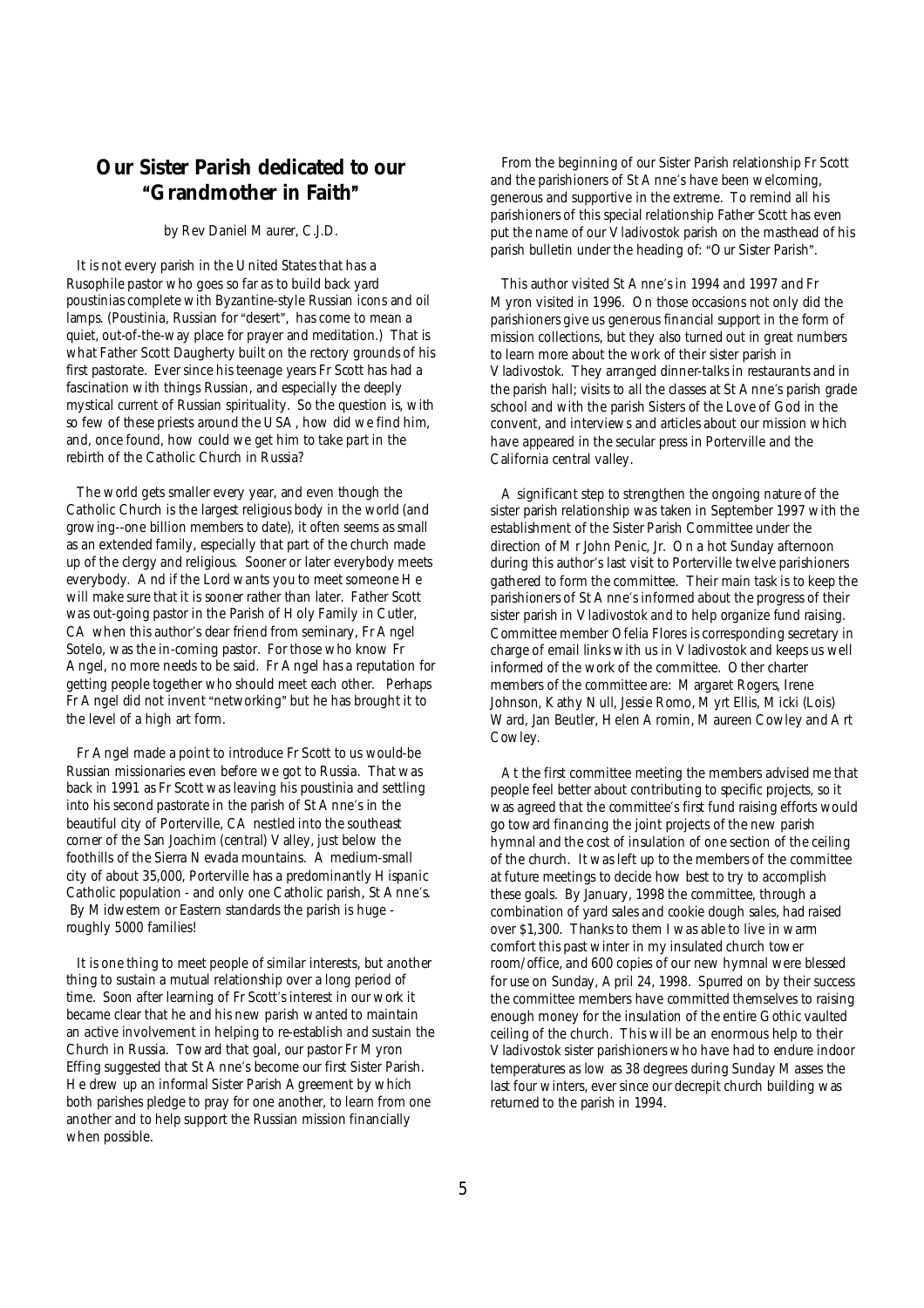Because our mission receives no on-going financial support from the American Bishops nor from our Russian bishop, and because our order has no members in the United States to coordinate fund raising activities, the survival of our Russian parishes is dependent on the initiatives of private friends and benefactors. Among these initiatives the work of our sister parishes has proved to be the single most valuable asset we have. St Anne's, our first sister parish, has been a treasure of financial and spiritual support for the Vladivostok parish of the Most Holy Mother of God. Our people are very grateful to their American sister parishioners for their overwhelming generosity. In families it is common for parents to help their adult children get started financially and to pray for their success and happiness. St Anne is the mother of Our Lady for whom our Vladivostok parish in named. When the parish of the Most Holy Mother of God looks to St Anne's for help it is as though the Blessed Virgin Mary is looking to her own dear mother, the Grandmother of our Savior, for help in the rebirth of His Church in the Russian Far East.

I composed the following prayer to Saint Anne for the members of the St Anne Sister Parish Committee to begin their committee meetings. It was reprinted by Fr Scott Daugherty in the St Anne's parish bulletin.

Dear Saint Anne, Mother of the Mother of God, Grandmother of our Lord Jesus Christ, And patroness of our parish, Kindly intercede with your Daughter and Grandson For the needs and intentions Of our Sister Parish Committee and all its members. Graciously ask your Grandson to send us His Holy Spirit of wisdom and strength. Ask your Daughter to keep us faithful to Her Son In thought, word and deed. Just as God blessed you with the fruitfulness Of conceiving and bearing the Blessed Virgin Mary, So also ask Him to bless our works With the fruitfulness of faith, hope and love In all that we do. We ask this through your most powerful intercession In Jesus' name. Amen.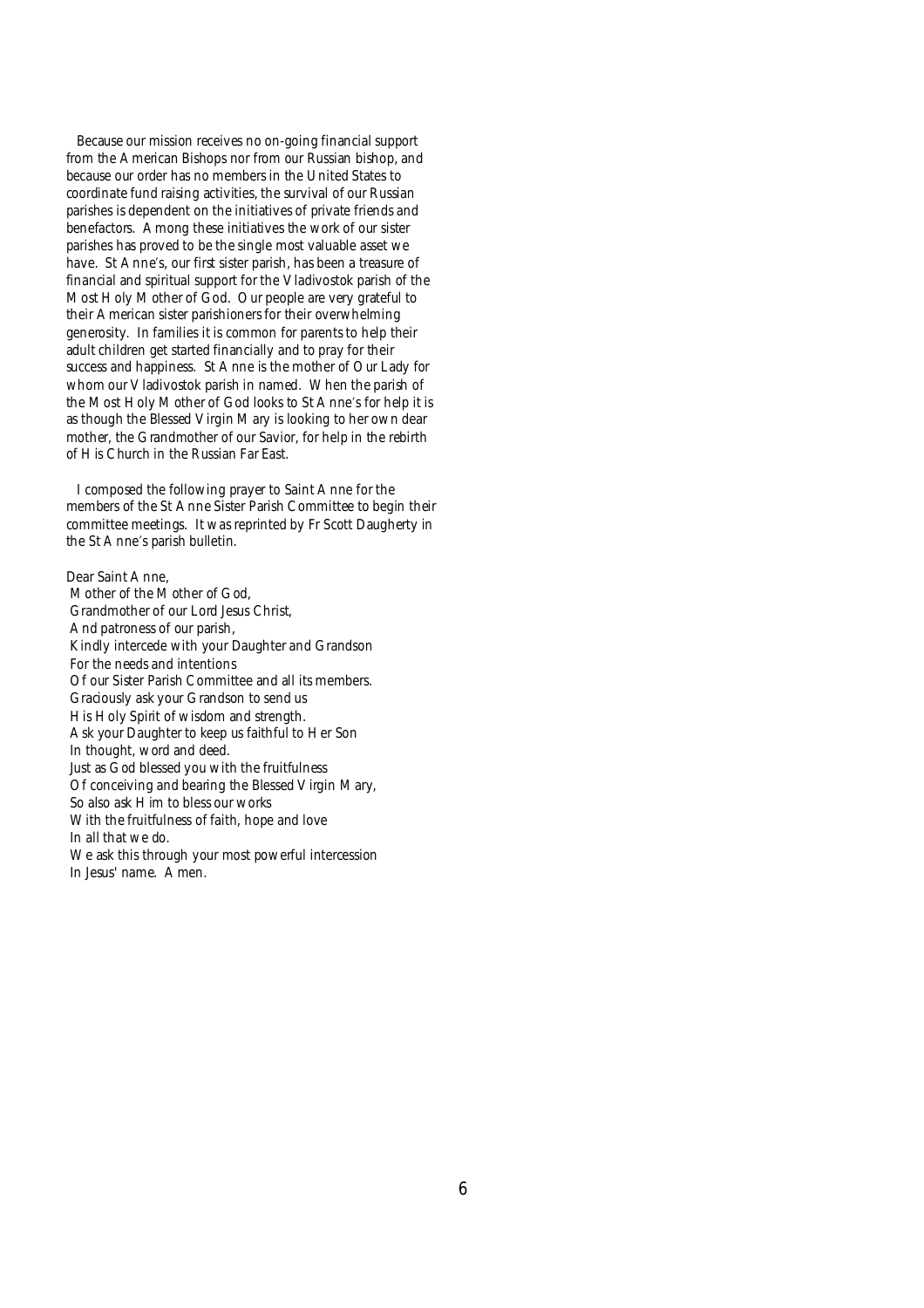**How to Communicate with Us**

**FAX:** 011-7-4232-26-9616 **E-mail:** [myron@catholic.marine.su](mailto:myron@catholic.marine.su) [daniel@catholic.marine.su](mailto:daniel@catholic.marine.su) **World Wide Web:** <http://www.pond.net/~jeffclang/mostholy.htm> **Phone:** 011-7-4232-26-9614

**Money** cannot legally be sent by mail to Russia. Donations of money should be sent to: Vladivostok Mission 225 Cordova Street Anchorage AK 99501 USA Your donations are tax-deductible. You will receive the required receipt for IRS tax purposes by return mail.

**Letters** without donations can be sent to: Most Holy Mother of God Catholic Parish Volodarskovo 22 690001 Vladivostok RUSSIA

Please do **not** mail **packages** directly to Russia, since every package mailed to Russia costs us \$50. If you have items that you think we can use, please contact us by electronic mail or fax giving a complete list of items. If we accept your offer you will need official inventory information from:

Mrs Joan O'Rourke P.O. Box 266 Hanford CA 93232 FAX (650)871-2856 Phone (209)582-4112 until July 14 (559)582-4112 after July 14

Issue Number Twenty One May 1, 1998

Vladivostok Mission 225 Cordova Street Anchorage AK 99501

Sister Susan Wal Missionary Sisters of St Peter Claver 265 Century Ave St Paul MN 55125-1155

612 738-9704

Vladivostok Mission Nativity of our Lord Parish 324 Prior Ave South

St Paul MN 55105-1617

Address Service Requested

Vladivostok Mission Nativity of our Lord Parish 324 Prior Ave South St Paul MN 55105-1617

Address Service Requested

**Remember AVladivostok Mission@ in your will.** 

## **Remember "Vladivostok Mission" in your will.**

 $-1 - 2 - 3 - 4 - 5 - 6 - 7 - 8 - 9 - 10 - 1$  $-11 - 12 - 13 - 13 - 14 - 15 - 16$